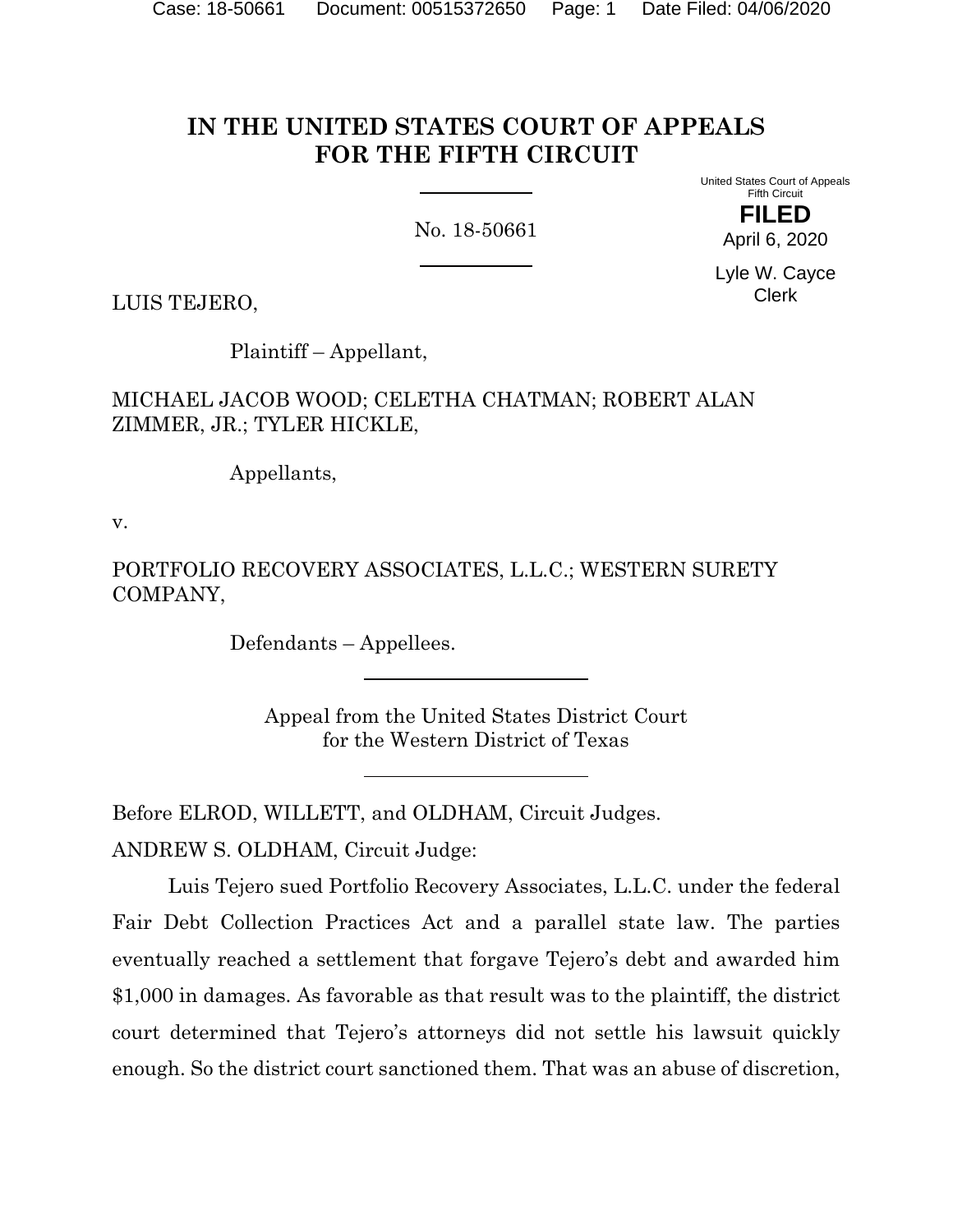so we reverse it. But we disagree with Tejero that the district court is biased against him, so we affirm the denial of his recusal motion.

# I.

# A.

Portfolio Recovery attempted to recover from Tejero a credit-card debt of approximately \$2,100. As a debt collector in Texas, Portfolio Recovery was obligated to comply with the federal Fair Debt Collection Practices Act ("FDCPA") and the Texas Debt Collection Act ("Texas Act"). The former makes it unlawful for a debt collector to "use any false, deceptive, or misleading representation or means in connection with the collection of any debt." 15 U.S.C. § 1692e. That prohibition includes, among other things, communicating "credit information which is known or which should be known to be false, including the failure to communicate that a disputed debt is disputed." *Id*. § 1692e(8). The Texas Act contains a parallel prohibition. *See* TEX. FIN. CODE §§ 392.202(a), 392.301(a)(3).

Tejero says he disputed his credit-card debt in January 2016. Through his attorneys, Tejero sent the following fax to Portfolio Recovery:

Dear Sir or Madam:

I am writing to you regarding the account referenced above. I refuse to pay this debt.

My monthly expenses exceed my monthly income; as such there is no reason for you to continue contacting me, and the amount you are reporting is not accurate either. If my circumstances should change I will be in touch.

Sincerely,

Luis Tejero

Despite this letter, Portfolio Recovery subsequently informed a consumer agency of the debt without noting that Tejero disputed it.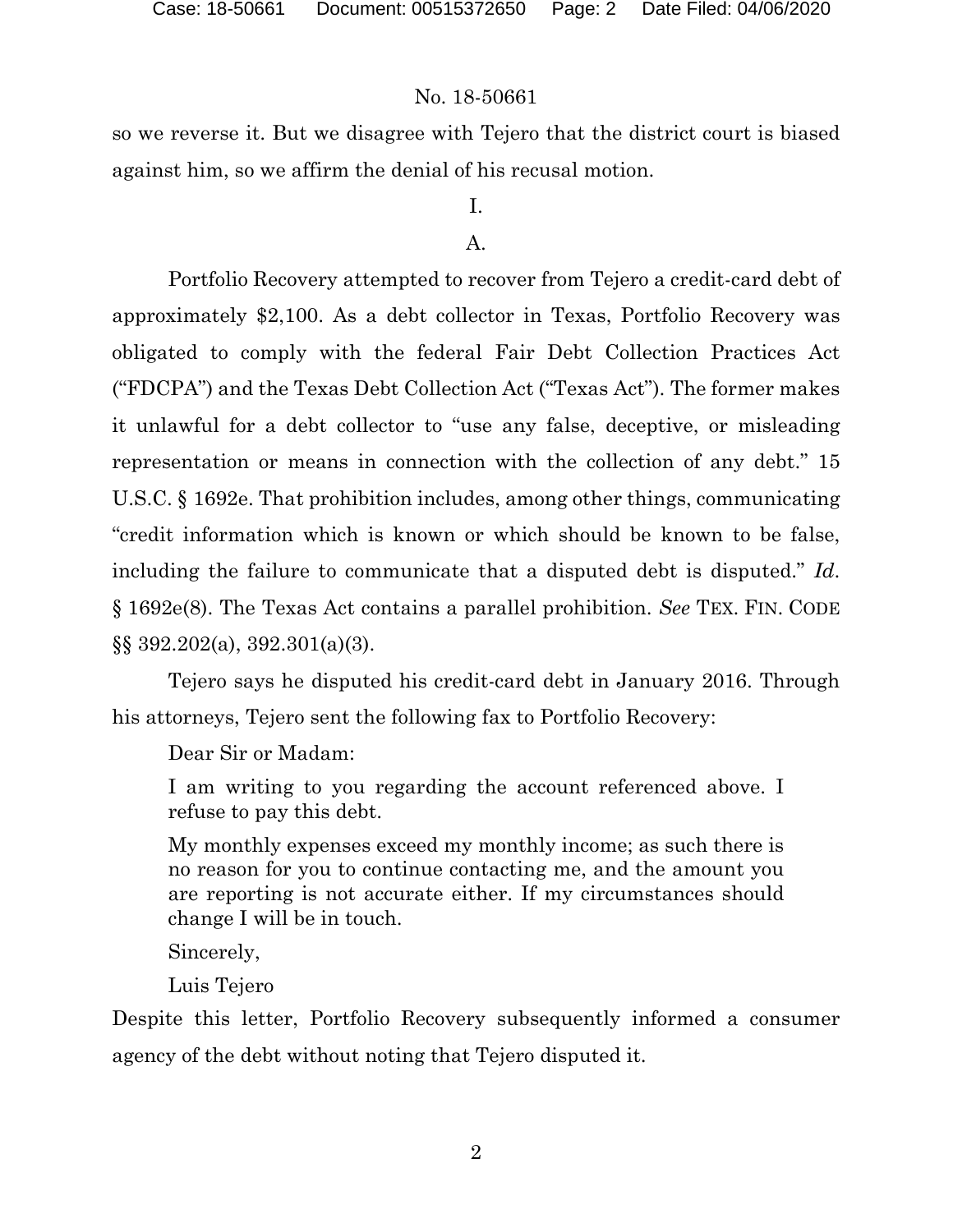In June 2016, Tejero sued Portfolio Recovery for violating the FDCPA and the Texas Act. In September of that year, the district court ordered the parties to exchange settlement offers by October 19, 2016. Portfolio Recovery offered to settle the case for \$1,101, plus reasonable attorney's fees and costs.[1](#page-2-0) Tejero's lawyers neither submitted a written offer nor responded to Portfolio Recovery's offer. Later, during discovery, Tejero acknowledged that \$1,000 "would make [him] whole" and conclude the case.

Once discovery ended, the parties cross-moved for summary judgment. The district court denied Tejero's motion. The district court identified a triable issue regarding whether Tejero validly disputed his credit-card debt in his January 2016 fax to Portfolio Recovery.

On Portfolio Recovery's motion, the district court found no competent evidence to support Tejero's claims for actual damages. Because actual damages are required to state a claim under the Texas Act, the court dismissed that claim. But the court denied the motion with respect to the FDCPA claim. The district court again identified a triable issue regarding whether Tejero "actually disputed the [d]ebt" in the January 2016 letter.

Following these rulings, the parties settled and filed a notice of settlement with the court. Portfolio Recovery agreed to pay Tejero \$1,000 and to forgive the underlying debt. The parties left the district court to decide the issue of attorney's fees and costs.

<span id="page-2-0"></span><sup>&</sup>lt;sup>1</sup> "There are at least eleven competing terms we could use instead of '[attorney's fees]." *Gahagan v. U.S. Citizenship & Immigration Servs.*, 911 F.3d 298, 300 n.1 (5th Cir. 2018), *cert. denied*, 140 S. Ct. 449 (2019) (mem.). In keeping with the statute we're interpreting, we'll use the terms "attorney's fee" or "attorney's fees." *See* 15 U.S.C. § 1692k(a)(3) (using both "attorney's fee" and "attorney's fees").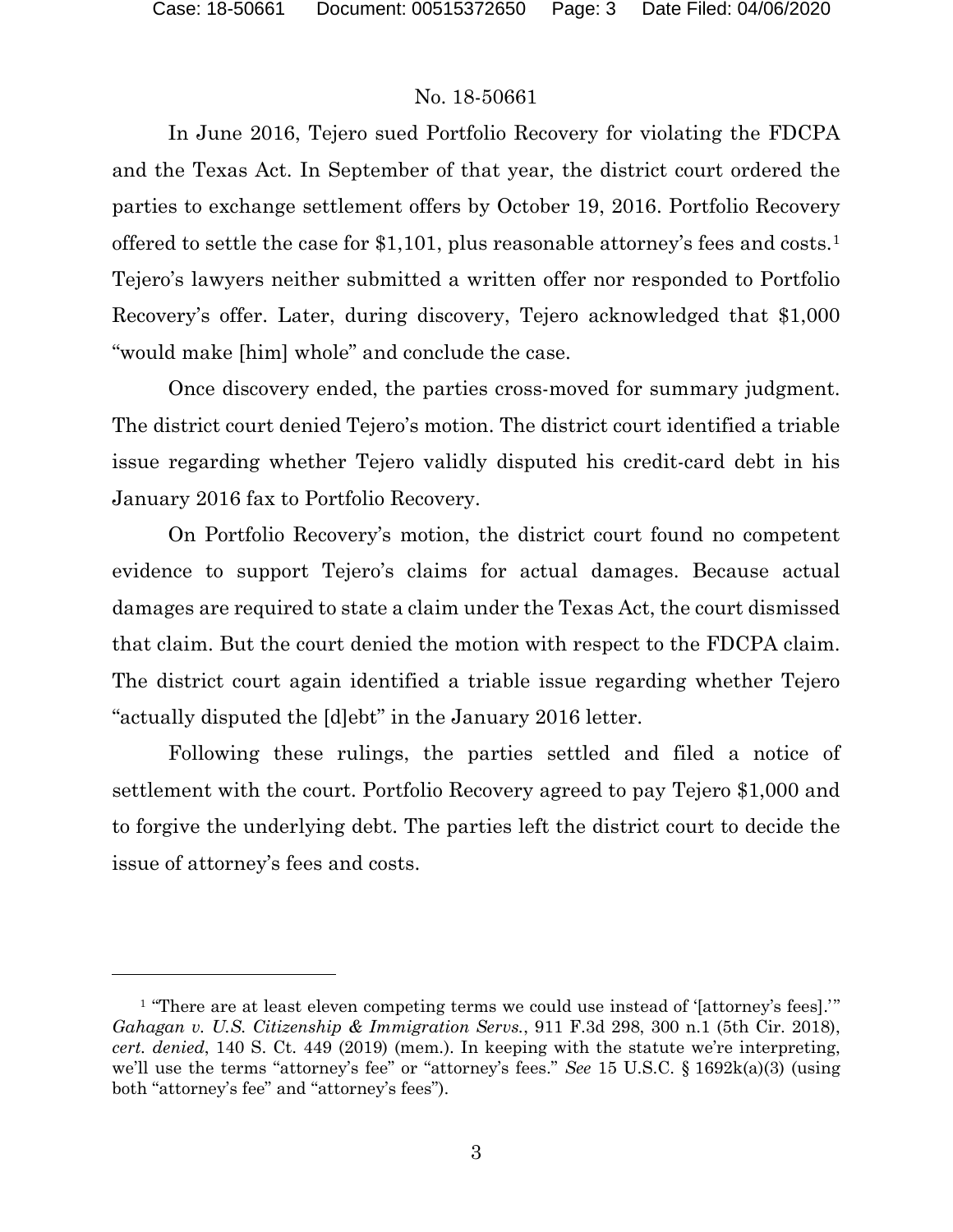## B.

Tejero moved for attorney's fees and costs, seeking a total of \$14,731.80. Portfolio Recovery moved to sanction Tejero's lawyers under 28 U.S.C. § 1927 and 15 U.S.C. § 1692k(a)(3), and it requested \$13,950.38 in attorney's fees and costs.

Before ruling, Judge Sparks wrote to the disciplinary committee for the Western District of Texas. He listed the FDCPA cases in which Tejero's attorneys had participated. And he accused the lawyers of various ethics violations, including their purported participation in "a scheme to force settlements from debt collectors by abusing the FDCPA."

Then, in April 2018, the district court declined to award Tejero his attorney's fees and costs. Instead, it sanctioned Tejero's attorneys (the "Attorney-Appellants") under 15 U.S.C. § 1692k(a)(3) and Federal Rule of Civil Procedure 11(c), and ordered that they pay Portfolio Recovery's attorney's fees and costs. The court reasoned that Tejero's attorneys acted in bad faith when they: (1) failed to comply with the September 2016 settlement-offer order; (2) continued to litigate the case even after receiving an offer that would make Tejero whole; and (3) drafted the January 2016 debt letter in a manner that would cause the debt collector not to realize that the debt was disputed, so that counsel could engage in a "scheme" to "force settlements from debt collectors by abusing the FDCPA."

# C.

Following the sanctions order, Tejero moved to recuse Judge Sparks under 28 U.S.C. §§ 144 and 455. Tejero argued that the judge had "personal knowledge of disputed evidentiary facts" (a disqualifying factor under §§ 144 and 455(b)(1)) because the judge's disciplinary referral made mention of FDCPA lawsuits in which Tejero's attorneys had relied on an identically worded dispute letter. Tejero and his attorneys also said the district court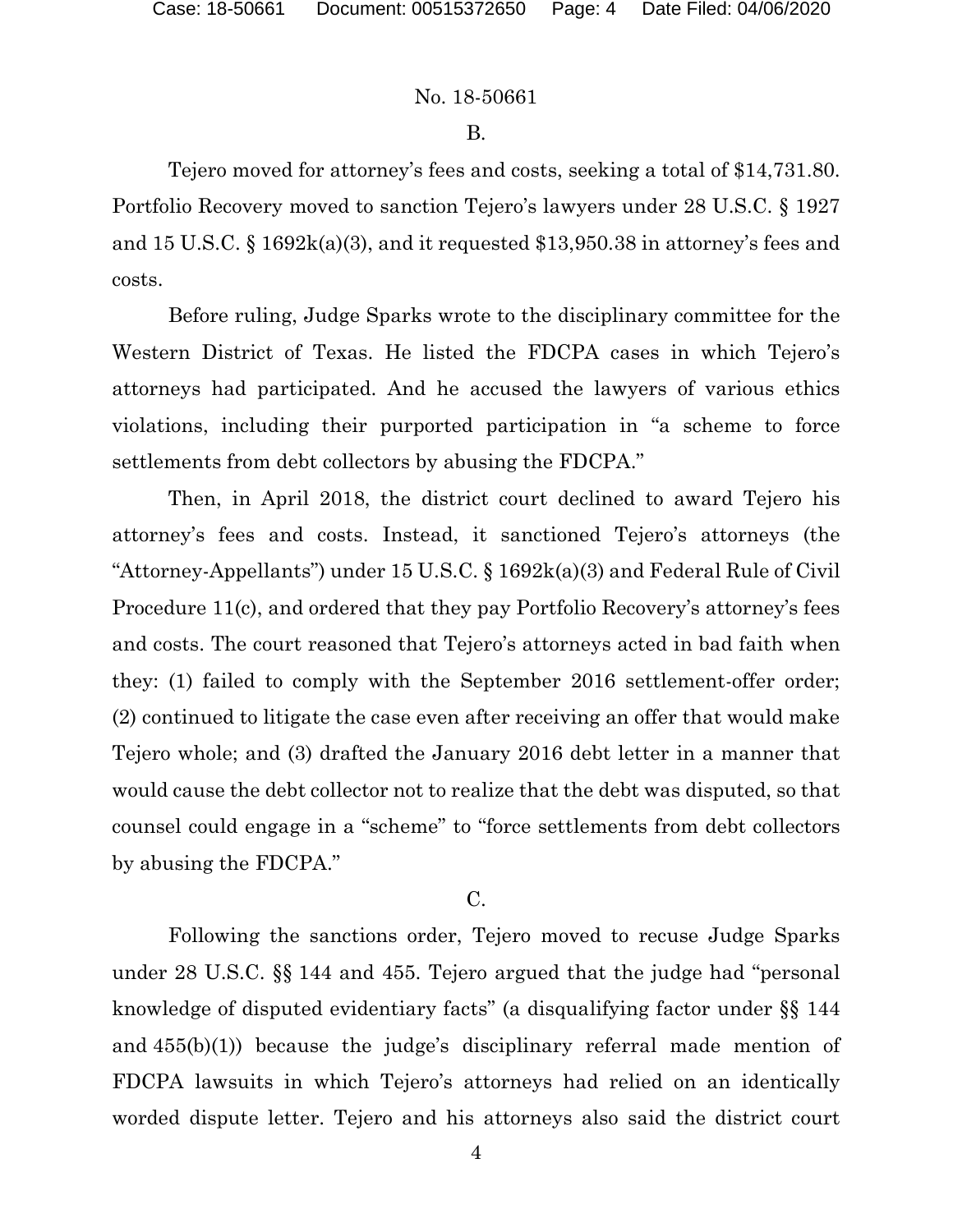evidenced partiality requiring recusal under  $\S$  455(a) by accusing Tejero's counsel of orchestrating a "scheme" to "abuse" the FDCPA.

In a May 2018 order, Judge Ezra (to whom the recusal issue had been assigned) denied Tejero's motion. He found that Judge Sparks was not in possession of extrajudicial knowledge because the disciplinary letter and the sanctions order were both based on information gathered in Judge Sparks's judicial capacity. And, Judge Ezra concluded, Judge Sparks's referrals and rulings did not show sufficient antagonism for a reasonable person to harbor doubts about the judge's impartiality. Tejero and his lawyers timely appealed.

#### II.

We first consider the district court's sanctions orders. Our review is for abuse of discretion. *See LSR Consulting, LLC v. Wells Fargo Bank, N.A.*, 835 F.3d 530, 535 (5th Cir. 2016) (standard of review for  $\S 1692k(a)(3)$  attorney's fee awards); *Snow Ingredients, Inc. v. SnoWizard, Inc.*, 833 F.3d 512, 527 (5th Cir. 2016) (standard of review for Rule 11 sanctions). We find it.

#### A.

We start with Rule 11, and the district court's procedural misstep: A court may not award attorney's fees *sua sponte* under Rule 11, as it did here. There must first be a Rule 11 motion, or an order to show cause under Rule 11(c)(3). *Brunig v. Clark*, 560 F.3d 292, 298 (5th Cir. 2009). If preserved, this procedural error would have justified reversal. *See Marlin v. Moody Nat'l Bank, N.A.*, 533 F.3d 374, 378–79 (5th Cir. 2008). But Tejero's attorneys raised this point for the first time in their reply brief on appeal, and therefore forfeited the argument. *See United States ex rel. Drummond v. BestCare Lab. Servs., L.L.C.*, 950 F.3d 277, 284 (5th Cir. 2020). We must instead reach the merits.

Rule 11 requires, in relevant part, that "[e]very pleading, written motion, and other paper must be signed by at least one attorney of record in the attorney's name." FED. R. CIV. P. 11(a). The signature required by Rule 11(a)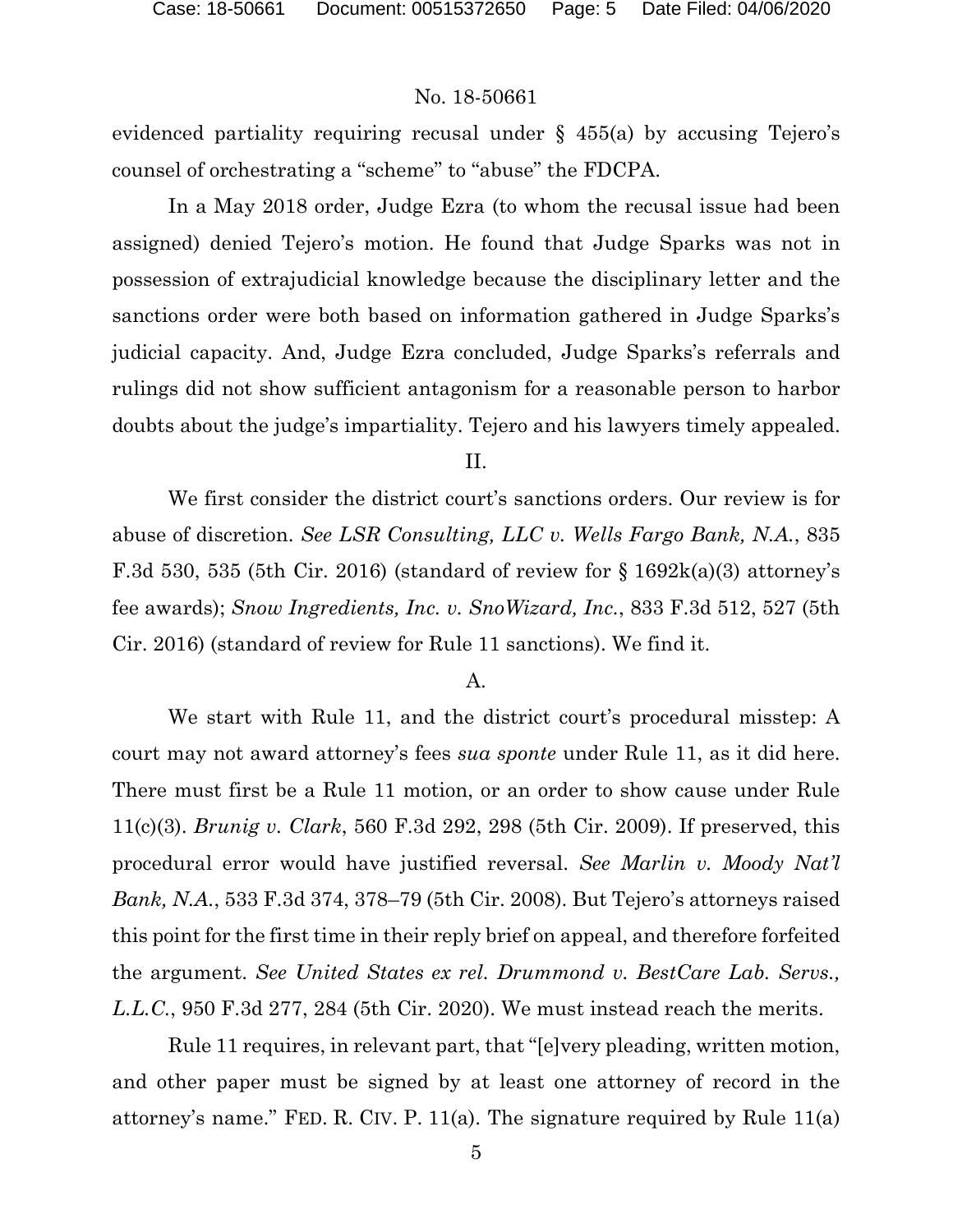"certifies that to the best of the person's knowledge, information, and belief, formed after an inquiry reasonable under the circumstances," the paper is not sanctionable under Rule 11(b). It follows from the text of Rule 11 that it applies *only* where a person files a paper. *See Cooter & Gell v. Hartmarx Corp.*, 496 U.S. 384, 393 (1990) (Rule 11 "deter[s] baseless *filings* in district court" (emphasis added)); *In re Case*, 937 F.2d 1014, 1022 (5th Cir. 1991) (Rule 11 "ties sanctions to an attorney's signature on a particular pleading or document which is filed with the court"). Rule 11 does not extend to "abusive tactics in litigation in respects other than the signing of papers." *Thomas v. Capital Sec. Servs., Inc.*, 836 F.2d 866, 875 (5th Cir. 1988) (en banc); *see also Chambers v. NASCO, Inc.*, 501 U.S. 32, 41 (1991). That's why a district court should "evaluate[] an attorney's conduct at the time a pleading, motion, or other paper is signed." *Thomas*, 836 F.2d at 874 (quotation omitted).

The district court proffered three reasons for sanctioning the Attorney-Appellants under Rule 11: (1) they failed to make or respond to a settlement offer, in violation of a scheduling order; (2) they continued to litigate even after Tejero indicated that the amount offered by Portfolio Recovery would have made him whole; and (3) the debt letter to Portfolio Recovery was part of a fraudulent scheme to abuse the FDCPA. None is tied to a filing. All are meritless.

1.

The failure to engage in settlement discussions relates to an attorney's litigation tactics, rather than a filing subject to Rule 11. We have previously held that the violation of a discovery order did not justify Rule 11 sanctions because the attorney "had signed no objectionable court papers." *Nat. Gas Pipeline Co. of Am. v. Energy Gathering, Inc.*, 2 F.3d 1397, 1410 (5th Cir. 1993). The same rationale applies to an attorney's violation of an order to exchange settlement offers.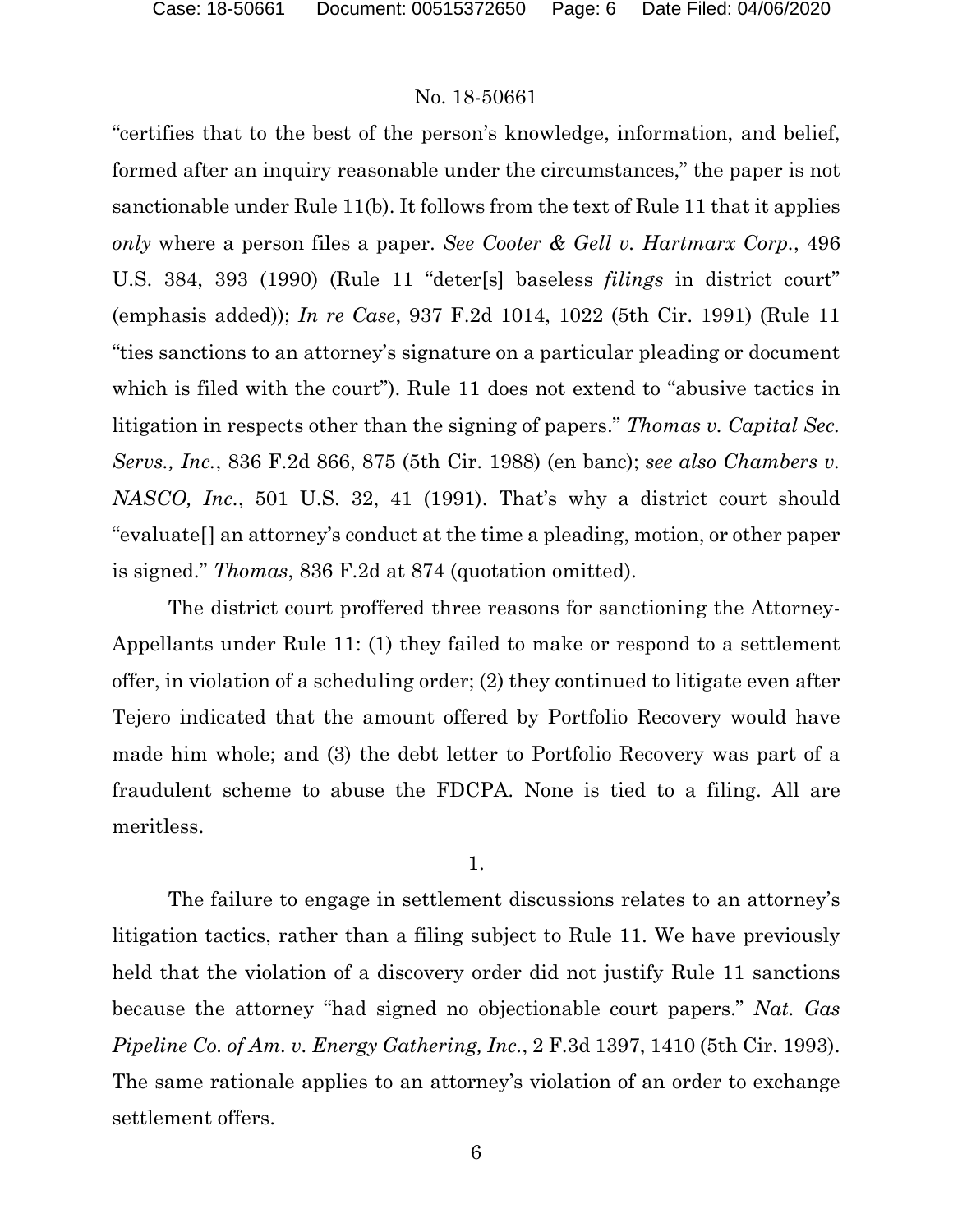Additionally, the Fifth Circuit and a number of our sister circuits have held that courts do not have the power to compel parties to make settlement offers, and that the failure to make an offer is not sanctionable. *See Dawson v. United States*, 68 F.3d 886, 897 (5th Cir. 1995) (collecting cases from other circuits). Despite this holding, it is our understanding that it has become common within the Western District of Texas for judges to require parties to exchange settlement offers. *See* Oral Argument at 13:13–28. We take this opportunity to reiterate the rule that has (or at least should have) applied in our Circuit for the last twenty-five years: "[I]f a party is forced to make a settlement offer because of the threat of sanctions, and the offer is accepted, a settlement has been achieved through coercion. Such a result cannot be tolerated." *Dawson*, 68 F.3d at 897.

Here, because the district court lacked the power to order Tejero to make a settlement offer, it was improper to sanction his attorneys for their failure to abide by that order.

2.

The district court's second reason for leveling sanctions relies on Tejero's decision to continue litigating after receiving a \$1,101 settlement offer. Again, the decision to reject a settlement offer is not a court filing subject to Rule 11(b). Litigation conduct can trigger sanctions under other statutes. *See, e.g.*, 28 U.S.C. § 1927 (providing for counsel's liability for "multipl[ying] the proceedings in any case unreasonably and vexatiously"); *Thomas*, 836 F.2d at 875. But the district court explicitly ruled out the award of § 1927 sanctions in its April 2018 order.

Perhaps the district court meant to say that the Attorney-Appellants' decision to file a summary judgment motion after discovery and settlement negotiations violated Rule 11. But the district court did not find that the motion was frivolous, which would have been a violation of Rule 11(b)(2). And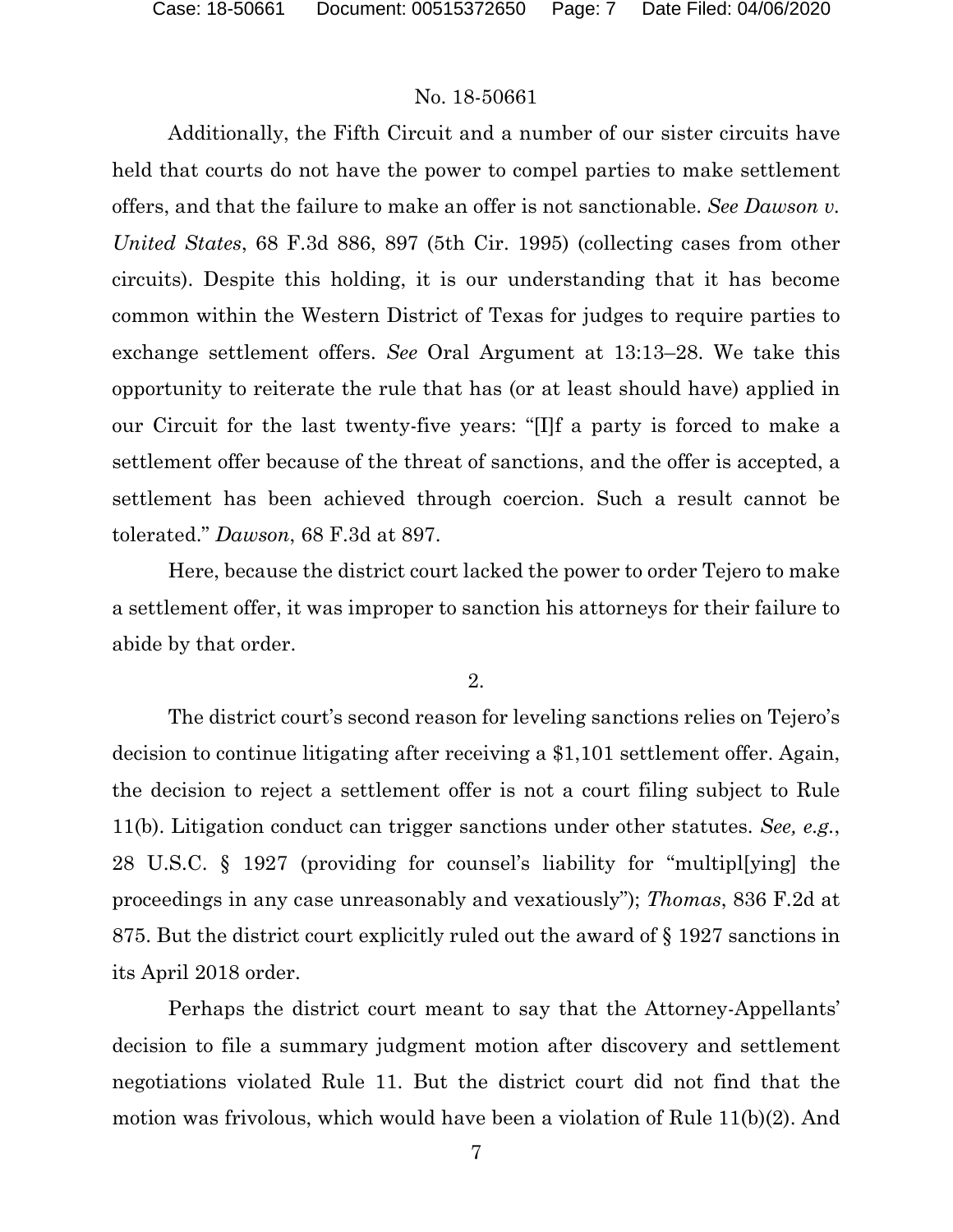it did not determine that the attorneys knew or ought to have known that factual contentions or denials in the motion were unsupported by the evidence, in violation of Rule 11(b)(3) and (4). To the contrary, the district court *denied*  Portfolio Recovery's cross-motion for summary judgment on the FDCPA claim—which indicates Tejero's position was far from frivolous. In fact, it was so substantial that the district court thought it warranted a trial.

That leaves just one other basis for Rule 11 sanctions: the prohibition against filing motions that are "presented for any improper purpose, such as to harass, cause unnecessary delay, or needlessly increase the cost of litigation." FED. R. CIV. P. 11(b)(1). It's possible that the district court considered the summary judgment motion "improper" because Tejero filed that motion rather than accept the \$1,101 settlement offer from Portfolio Recovery, thereby driving up the parties' costs.

If that was the reasoning of the district court, it was clearly wrong. Portfolio Recovery made a Rule 68 offer for \$1,101 in October 2016. The deposition at which Tejero indicated that he'd accept \$1,000 took place in March 2017. By that time, the \$1,101 offer had been withdrawn for over four months. *See* FED R. CIV. P. 68(a)–(b) (providing that an opposing party has fourteen days to accept an offer of judgment; otherwise, the offer is "considered withdrawn"). There is no indication that another offer was on the table when Tejero signed and filed his motion for summary judgment. And that's the only relevant time period for the Rule 11 inquiry. *See Thomas*, 836 F.2d at 874.

Nor is it clear that \$1,101 would have made Tejero whole. At the time Portfolio Recovery made the offer, it claimed Tejero's debt was \$2,100. So the Rule 68 offer would have covered just over one half of the purported debt. Moreover, at the time the offer was made—indeed, also at the time the summary judgment motions were filed—Tejero still had a live claim under the Texas Act. And that latter claim carried the potential for exemplary damages.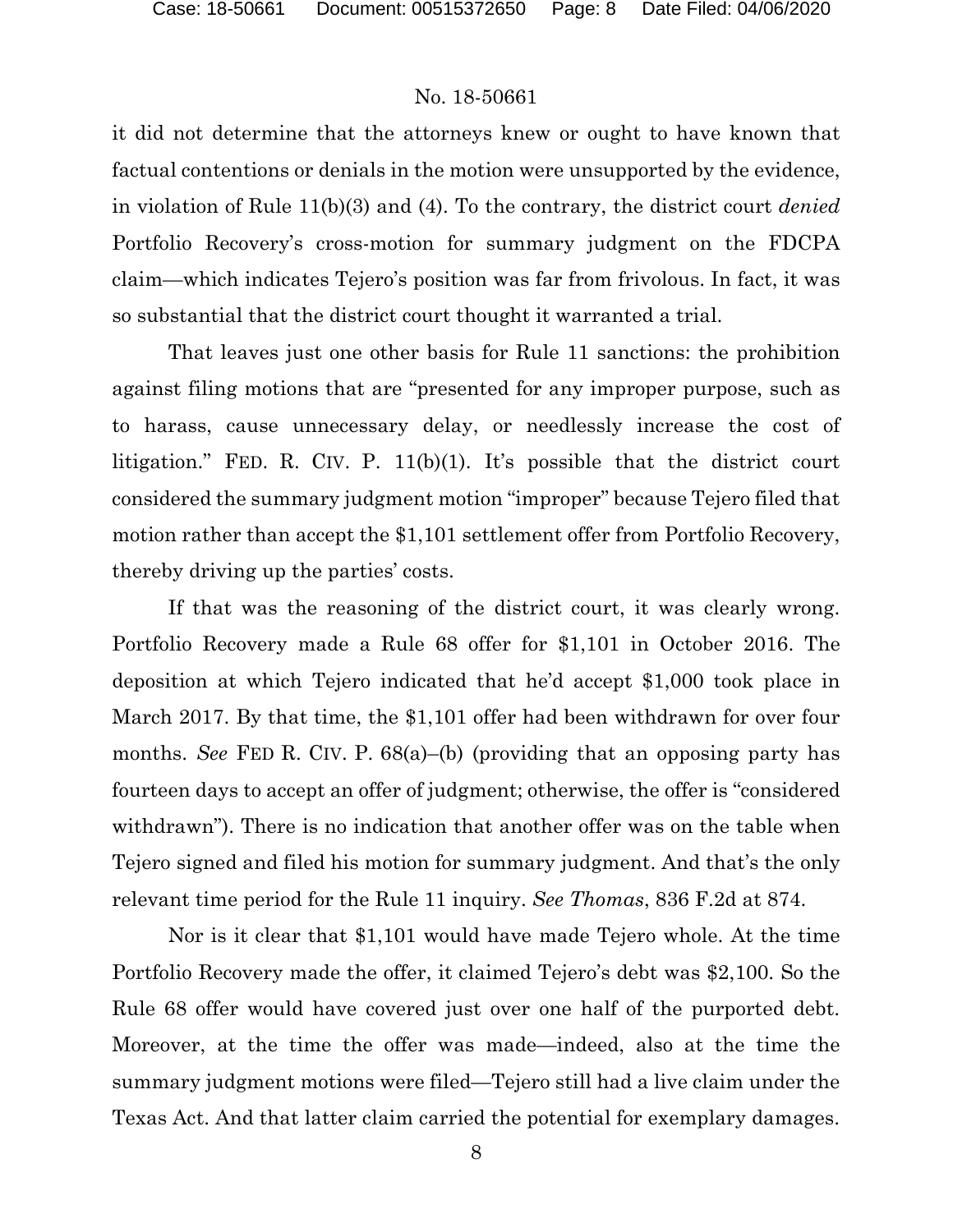It's of no moment that Tejero later lost the Texas Act claim. All that matters is that he had a non-frivolous basis to bring it. Nor does it matter that Tejero himself did not understand all of this when answering questions in his deposition. All that matters is that his attorneys did. Under those circumstances, it was entirely reasonable (if risky) for Tejero's attorneys to roll the dice with a motion for summary judgment. *See Nat'l Ass'n of Gov't Emps., Inc. v. Nat'l Fed'n of Fed. Emps.*, 844 F.2d 216, 223 (5th Cir. 1988) ("Failure to compromise a case, . . . even pursuant to terms suggested by the court, does not constitute grounds for imposing sanctions . . . ."). In all events, we struggle to think of any instance when the decision to file a summary judgment motion rather than settle would constitute sanctionable conduct.

3.

The district court's final ground for imposing Rule 11 sanctions was the debt-dispute letter. The court considered the letter intentionally unclear—a "bad faith" attempt to use "ambiguously worded" language to "expose[] debt collectors to [FDCPA] liability." The letter also is not a filing or other paper subject to Rule 11. But Tejero incorporated it into his complaint. So at last we're talking about a filing to which Rule 11 *could* apply. Even so, there is no evidence that Tejero filed his complaint in "bad faith."

The phrase "bad faith" does not appear in the Rule. And the district court did not explain precisely which part of Rule 11 it considered violated. The court might have thought that the factual contentions in the letter—the existence of a dispute over the debt—did not "have evidentiary support." FED. R. CIV. P. 11(b)(3). But the district court found elsewhere that an issue of fact "exist[ed] on whether Plaintiff actually disputed the Debt." So lack of evidentiary foundation cannot be the problem here.

A claim that survives summary judgment likewise cannot be frivolous. *See* FED. R. CIV. P. 11(b)(2). The district court itself acknowledged that the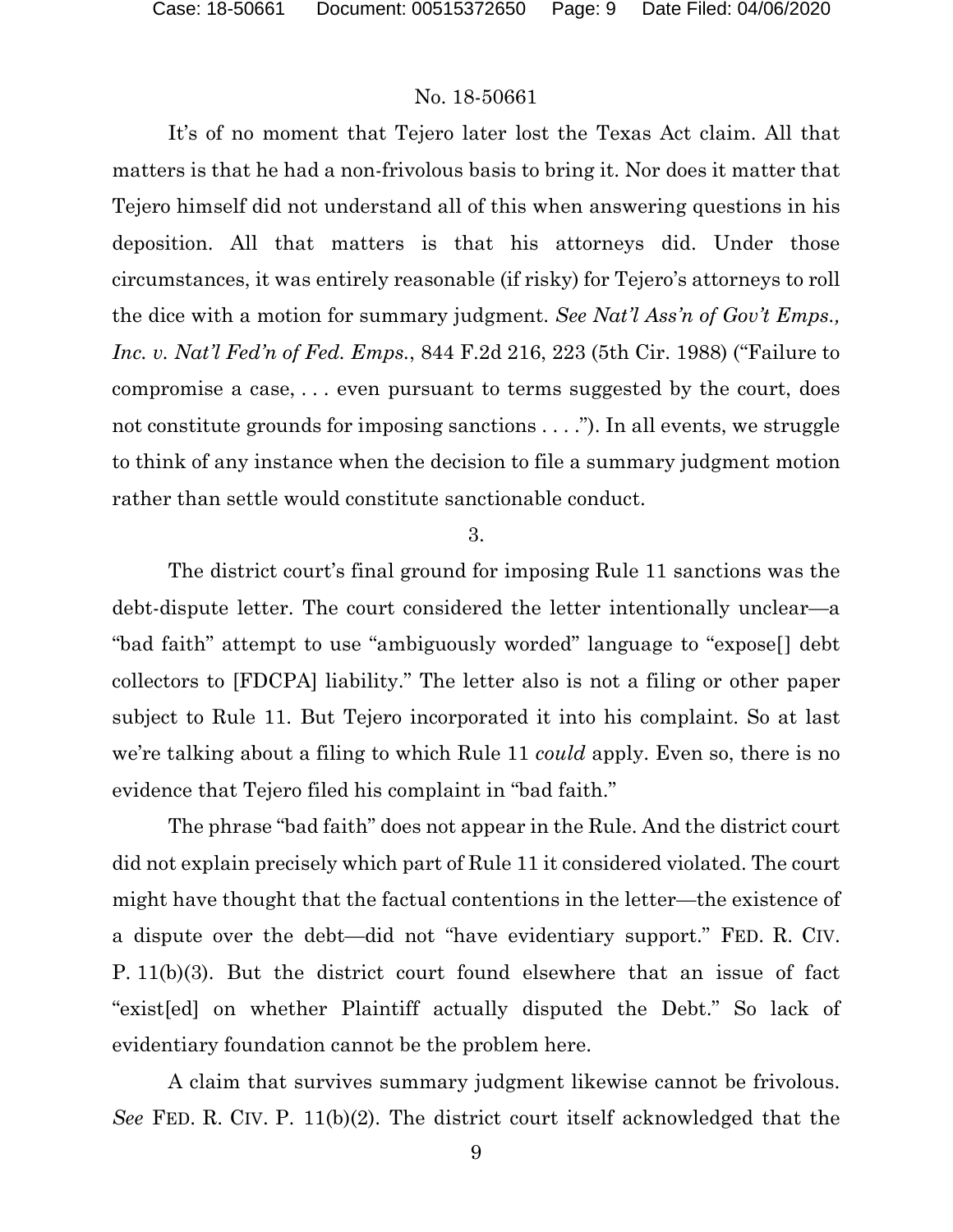dispute letter "expose[d] debt collectors to liability." If a claim has merit, it cannot be frivolous. *See Nat'l Ass'n of Gov't Emps.*, 844 F.2d at 222–23; *cf. Dawson*, 68 F.3d at 896 ("[A] district court's disagreement with the merits of a position . . . cannot serve as the basis for sanctions.").

It's also possible the district court thought the claims were brought for an improper purpose—to drum up business for the lawyers and extract attorney's fees from unsuspecting debt collectors. But "[w]hen a complaint is well grounded in fact and warranted by existing law, only under unusual circumstances should the filing of papers constitute sanctionable conduct." *FDIC v. Calhoun*, 34 F.3d 1291, 1300 (5th Cir. 1994) (quotation omitted). And the inquiry into whether an improper purpose or unusual circumstances existed should be based on the objective reasonableness of the filing, not subjective suspicion. *Nat'l Ass'n of Gov't Emps.*, 844 F.2d at 224 ("[P]urely subjective elements should not be reintroduced into the determination concerning 'improper purpose.'"); *see also Snow Ingredients*, 833 F.3d at 528 ("An attorney's conduct is judged under each standard with an objective, not a subjective, standard of reasonableness.").

Here, the district court found the Attorney-Appellants "intentionally" drafted an unclear dispute letter. The relevant part of the letter reads: "My monthly expenses exceed my monthly income . . . and the amount you are reporting is not accurate either." Aside from invoking the word "dispute," we struggle to see how a debtor could dispute a debt more clearly than by writing, "the amount you are reporting is not accurate."

We are not alone on this issue. The Seventh Circuit, and every district court within it to have considered the matter, has concluded that the phrase "the amount reported is not accurate" unambiguously and clearly "dispute[s]" a debt—"[t]here is simply no other way to interpret this language." *Evans v. Portfolio Recovery Assocs. LLC*, 889 F.3d 337, 346 (7th Cir. 2018); *see also ibid.*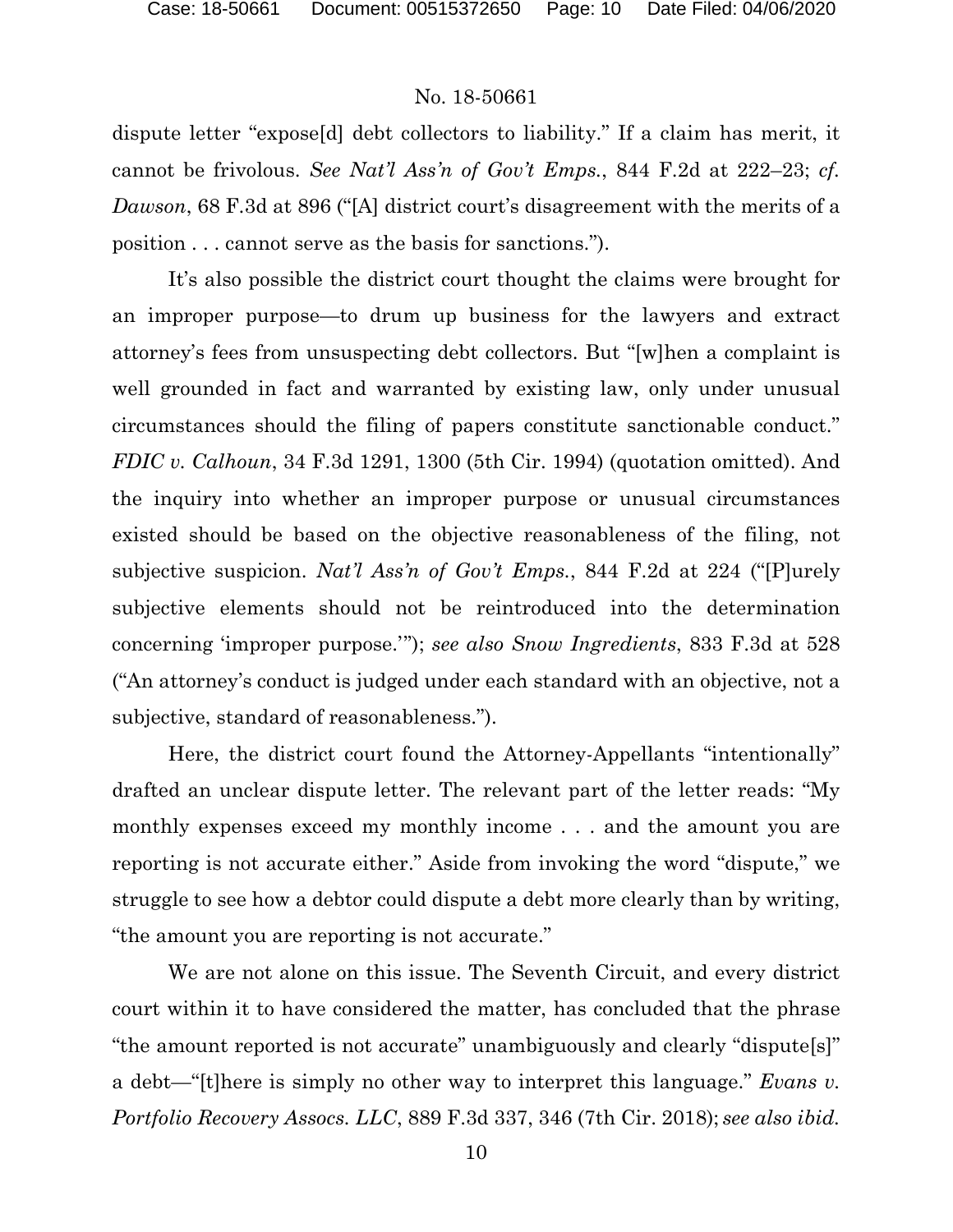(listing the district courts that "arrived at the same conclusion"). Another judge within the Western District of Texas agreed, seven months before Judge Sparks sanctioned Tejero's attorneys. *See Jones v. Portfolio Recovery Assocs., LLC*, No. 1:16-cv-572-RP, 2017 WL 7052288, at \*4 (W.D. Tex. Aug. 16, 2017).

Granted, the Rule 11 inquiry focuses on the attorney's purpose at the time of the filing. *Snow Ingredients*, 833 F.3d at 528 ("Reasonableness is reviewed according to the 'snapshot' rule, focusing upon the instant the attorney affixes his signature to the document." (quotation omitted)). At the time the Tejero complaint was filed, none of these cases had been decided. But they demonstrate that other courts—and hence other readers, like debt collectors—understand the letter to dispute a debt. And, if anything, the fact no court had found the letter insufficient to dispute a debt should have made the district court here especially reluctant to condemn it.

The district court simply had no basis to ignore the language of the letter and instead infer subjective bad faith based on its view of the attorneys' "inten[t]." Even with the high degree of deference afforded a district court's factual findings, that's reversible error. *Cf. id.* at 529 ("[M]isapplication of Rule 11 can chill counsel's enthusiasm and stifle the creativity of litigants in purs[u]ing novel factual or legal theories, contrary to the intent of its framers." (quotation omitted)).

#### B.

We now turn to the district court's fee award to Portfolio Recovery under 15 U.S.C. § 1692k(a)(3). That subsection permits a court to "award to the defendant attorney's fees" "[o]n a finding . . . that an action under this section was brought in bad faith and for the purpose of harassment." 15 U.S.C. § 1692k(a)(3). We have already expressed disagreement with the court's finding of bad faith. That's a sufficient reason to reverse the  $\S$  1692k(a)(3) fee

11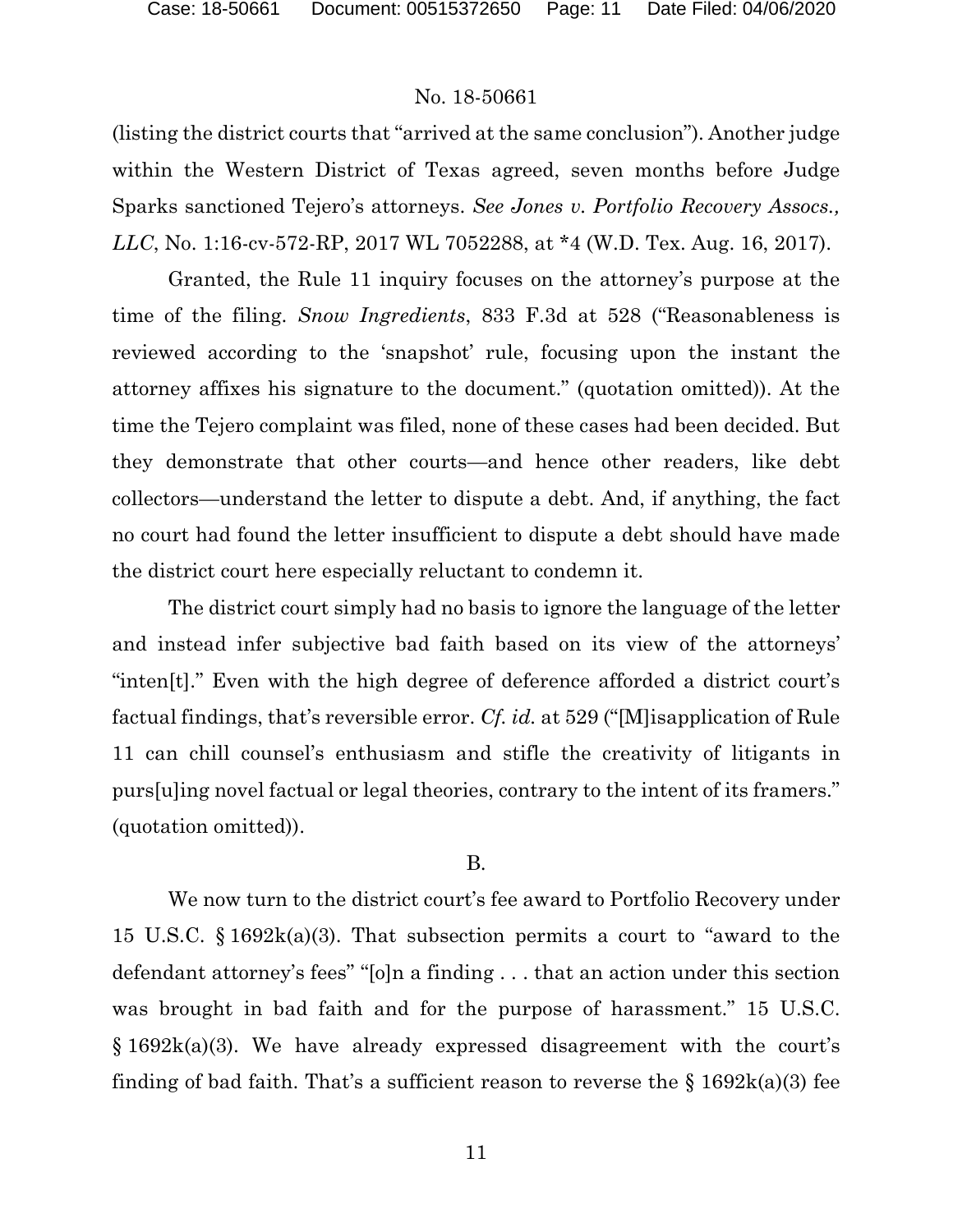award. But there's another problem: The district court ordered Tejero's *lawyers* to pay it. Section  $1692k(a)(3)$  does not stretch that far.

The American Rule against awarding costs and fees to the prevailing party was well-established by 1796, when the Supreme Court described it as the "general practice of the United States." *Arcambel v. Wiseman*, 3 U.S. (3 Dall.) 306, 306 (1796). Because of the common-law origins of the rule, statutes that alter it "are to be read with a presumption favoring the retention of longestablished and familiar legal principles," *Baker Botts L.L.P. v. ASARCO LLC*, 135 S. Ct. 2158, 2164 (2015) (quotation omitted). That's why we "analyze[] a statute's specificity and explicitness in the context of a particular fee request. That a statute is sufficiently specific and explicit to authorize one type of fee award does not make it sufficiently specific and explicit to authorize another type of fee award." *Gahagan v. U.S. Citizenship & Immigration Servs.*, 911 F.3d 298, 300 (5th Cir. 2018), *cert. denied*, 140 S. Ct. 449 (2019) (mem.).

Accordingly, when a statute awards fees to one party, but does not identify from whom they may be collected, we're reluctant to allow recovery from the other party's counsel. *See, e.g.*, *Monk v. Roadway Express, Inc.*, 599 F.2d 1378, 1383 (5th Cir. 1979) (refusing to read the attorney's fees provisions in 42 U.S.C. §§ 1988 and 2000e-5(k) to "authorize the imposition of attorneys' fees against an unsuccessful party's attorneys"), *aff'd in relevant part sub nom. Roadway Express, Inc. v. Piper,* 447 U.S. 752 (1980); *accord Hyde v. Midland Credit Mgmt., Inc.*, 567 F.3d 1137, 1140–41 (9th Cir. 2009) (noting that "there is a general presumption that an attorney is generally not liable for fees unless that prospect is spelled out," and holding that attorneys are not liable under the FDCPA (quotation omitted)).

Section 1692k(a)(3) says only that "the court may award to the defendant attorney's fees . . . ." It is silent as to whether a plaintiff's attorney may be ordered to pay them. Unlike 28 U.S.C. § 1927 or Rule 11, there is no language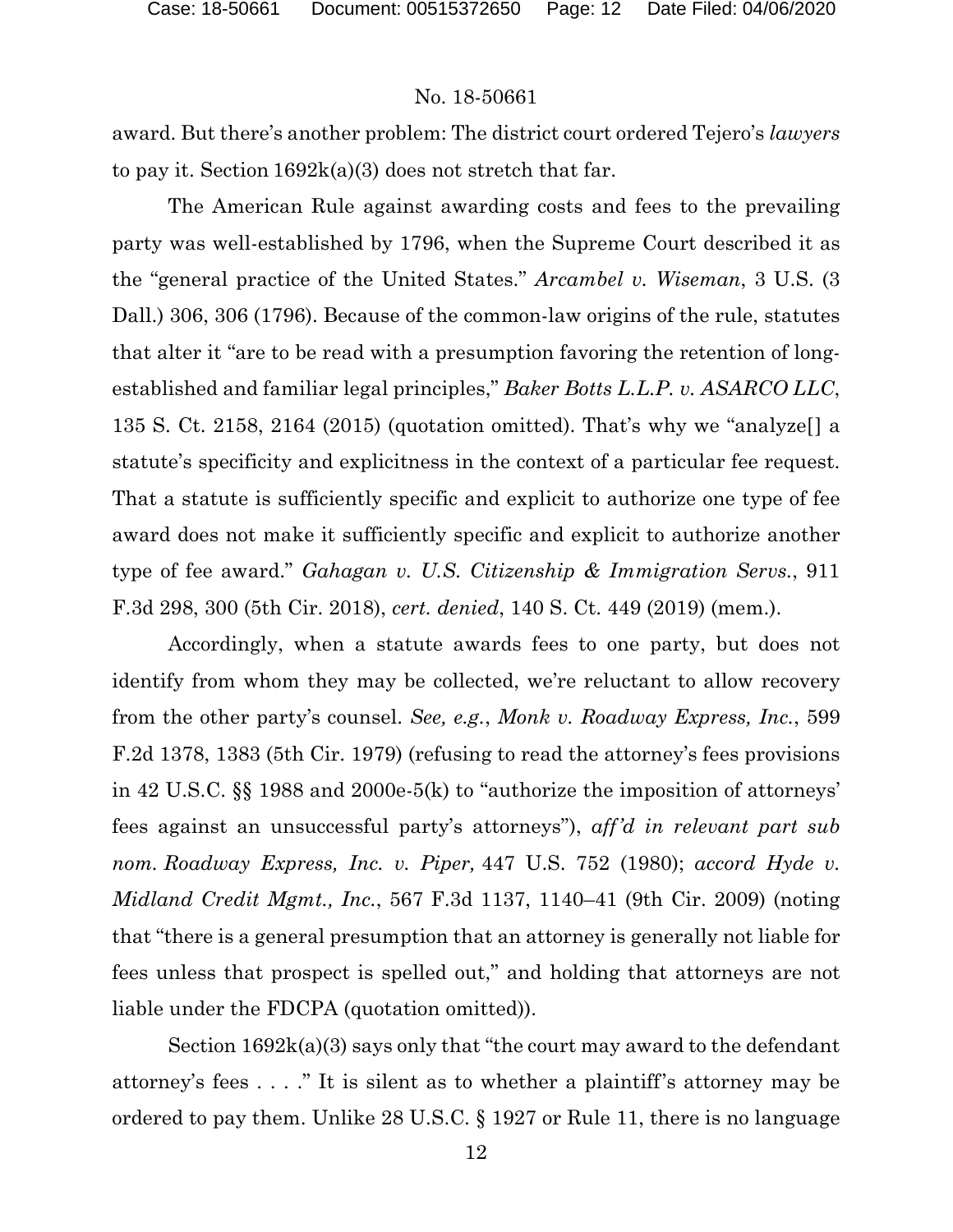that specifically and explicitly permits the courts to depart from the common law and make fee awards against lawyers.<sup>[2](#page-12-0)</sup> Consistent with our interpretation of 42 U.S.C. §§ 1988 and 2000e-5(k) in *Monk*, we hold that 15 U.S.C.  $§ 1692k(a)(3)$  permits fee awards only against parties, not against their counsel. *Cf. Gahagan*, 911 F.3d at 303 ("The Supreme Court has repeatedly instructed us to apply consistent interpretations to federal fee-shifting statutes.").

The district court was wrong to rely on  $\S$  1692k(a)(3) as a basis for sanctioning Tejero's counsel.

### C.

While we agree with Tejero that the district court erred in sanctioning his lawyers, we are not prepared to order Portfolio Recovery to pay Tejero's fees and costs. Tejero premised his request on 15 U.S.C. § 1692k(a)(3). That section required Tejero to show that he brought "a[] successful action to enforce [FDCPA] liability." 15 U.S.C. § 1692k(a)(3). Our circuit has not previously decided whether a private settlement renders the action "successful" under § 1692k(a)(3). True, private settlements generally do not suffice for fee-shifting statutes like 42 U.S.C. § 1988(b). *See, e.g.*, *Buckhannon Bd. & Care Home, Inc. v. W. Va. Dep't of Health & Human Res.*, 532 U.S. 598, 605 (2001); *Davis v. Abbott*, 781 F.3d 207, 214 (5th Cir. 2015). But there are textual differences between the FDCPA and § 1988(b). And the district court did not have an

<span id="page-12-0"></span><sup>2</sup> Section 1927 reads:

Any *attorney* or other person admitted to conduct cases in any court of the United States or any Territory thereof who so multiplies the proceedings in any case unreasonably and vexatiously may be required by the court to satisfy *personally* the excess costs, expenses, and attorneys' fees reasonably incurred because of such conduct.

<sup>28</sup> U.S.C. § 1927 (emphases added). And Rule 11 permits a court to "impose an appropriate sanction on any attorney, law firm, or party that violated the rule or is responsible for the violation." FED. R. CIV. P. 11(c)(1).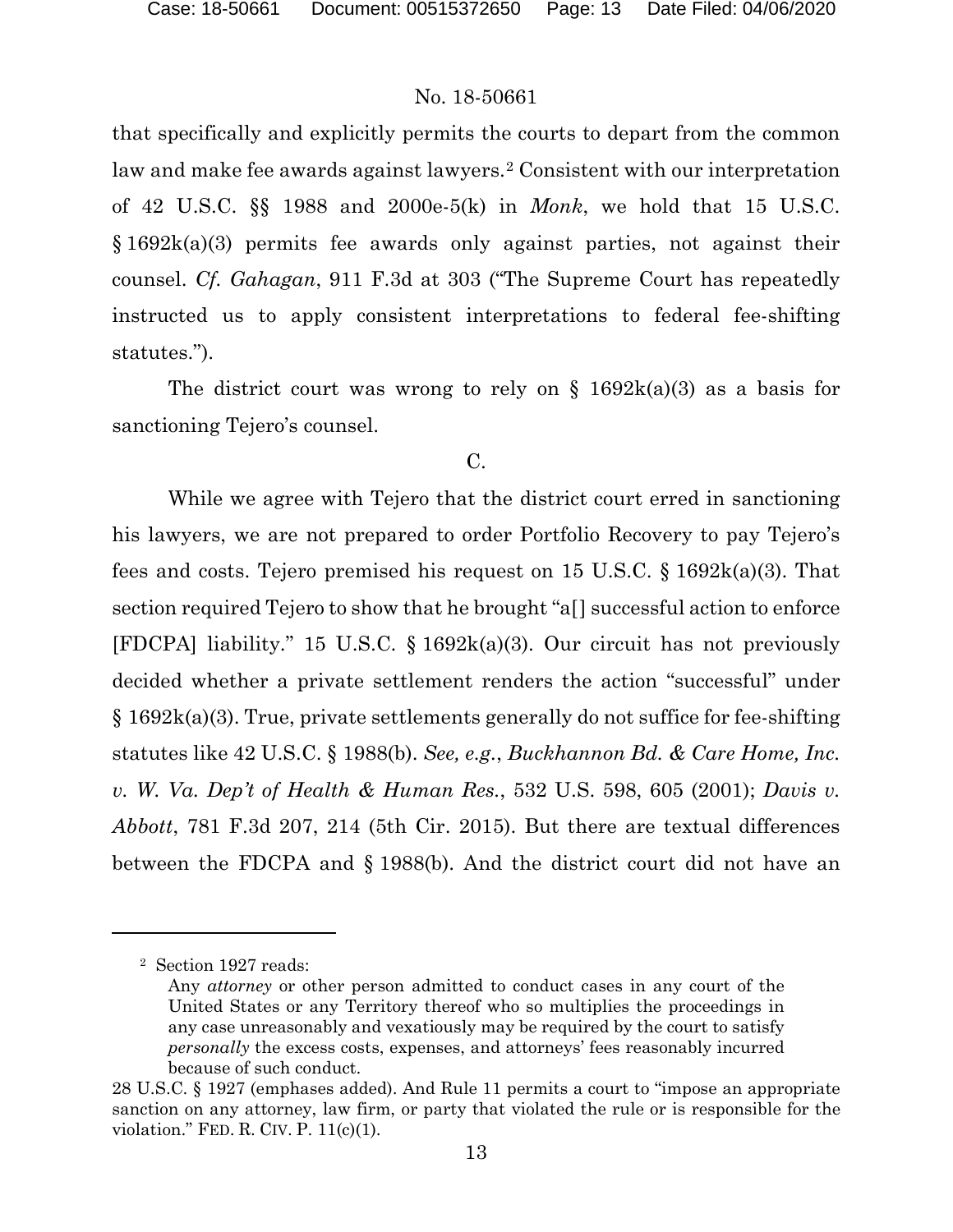opportunity to evaluate them because it erroneously rejected Tejero's fee application on the basis of his purportedly sanctionable conduct. Now that we have corrected that mistake, we leave for the district court's consideration in the first instance the important question of whether Tejero is entitled to fees under the FDCPA. *See Ultra Petroleum Corp. v. Ad Hoc Comm. of Unsecured Creditors of Ultra Res., Inc.* (*In re Ultra Petroleum Corp.*), 943 F.3d 758, 766 (5th Cir. 2019) ("[W]e are a court of review, not of first view." (quotation omitted)).

#### III.

Finally, Tejero appeals the denial of his recusal motion. Again, our review is for abuse of discretion. *See Henderson v. Dep't of Pub. Safety & Corr.*, 901 F.2d 1288, 1296 (5th Cir. 1990). This time, we don't find it.

Tejero's motion to recuse Judge Sparks relied on 28 U.S.C. §§ 144 and 455. These provisions require recusal if a judge "has a personal bias" concerning a party, 28 U.S.C. §§ 144, 455(b)(1), if "his impartiality might reasonably be questioned," *id.* § 455(a), or if he has "personal knowledge of disputed evidentiary facts concerning the proceeding," *id.* § 455(b)(1).

Sections 144 and 455(b)(1) are governed by the same principles. *Liteky v. United States*, 510 U.S. 540, 548–51 (1994). And because these provisions use the word "party," "[b]ias for or against an attorney, who is not a party, is not enough to require disqualification unless it can also be shown that such a controversy would demonstrate a bias for or against the party itself." *Henderson*, 901 F.2d at 1296. "In order for bias against an attorney to require disqualification of the trial judge, it must be of a continuing and personal nature and not simply bias against the attorney or in favor of another attorney because of his conduct." *Ibid.*

Additionally, the Supreme Court has directed us to consider whether the judge's views are "extrajudicial." *Liteky*, 510 U.S. at 551. An opinion is not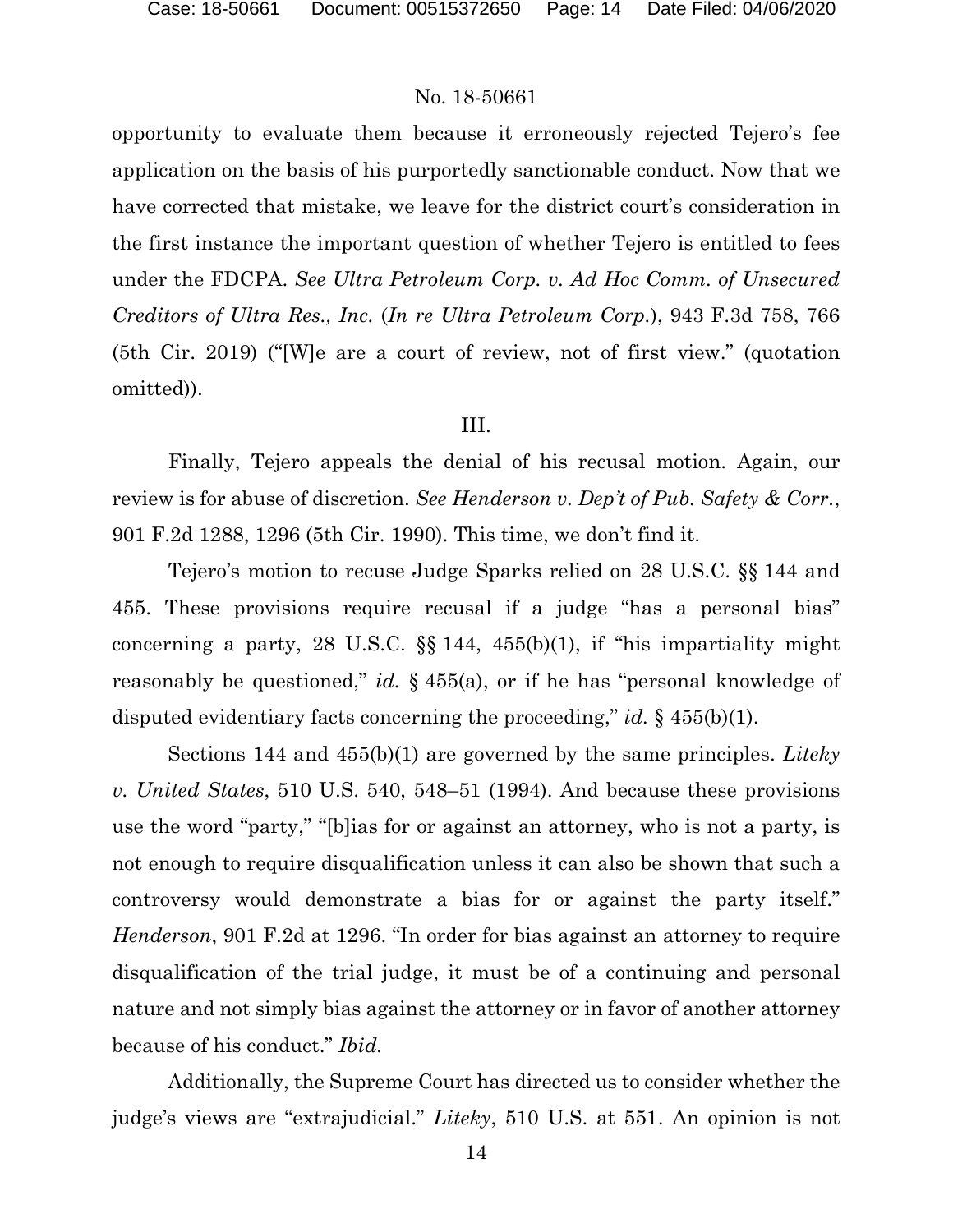extrajudicial if it was "formed by the judge on the basis of facts introduced or events occurring in the course of the current proceedings, or of prior proceedings." *Id.* at 555. Non-extrajudicial facts "do not constitute a basis for a bias or partiality motion unless they display a deep-seated favoritism or antagonism that would make fair judgment impossible." *Ibid.* Even the presence of extrajudicial facts, without something more, does not suffice to show bias. *Id.* at 554.

Finally, when applying  $\S 455(a)$ , a court must determine "whether a reasonable and objective person, knowing all of the facts, would harbor doubts concerning the judge's impartiality." *United States v. Jordan*, 49 F.3d 152, 155 (5th Cir. 1995). Whether the judge is in possession of extrajudicial facts is also relevant to recusal motions under this subsection. *Liteky*, 510 U.S. at 554.

#### A.

First, Judge Sparks's alleged bias was not based on extrajudicial knowledge. The Attorney-Appellants make much of the fact that the judge looked beyond the record in *Tejero*. They decry the judge's mention of other FDCPA cases in which the attorneys acted as plaintiff's counsel. But Judge Sparks presided over three of the cases mentioned in the sanctions order and disciplinary referral—*Ozmun v. Portfolio Recovery Assocs., LLC*, No. 1:16-cv-940 (W.D. Tex.); *Palomo v. Portfolio Recovery Assocs., LLC*, No. 1:16-cv-628 (W.D. Tex.); and *Jones v. Midland Funding, LLC.*, No. 1:16-cv-592 (W.D. Tex.). His knowledge of the facts of those cases was not extrajudicial. *See United States v. Reagan*, 725 F.3d 471, 491 (5th Cir. 2013) (holding that information about a party gained from an unrelated trial was not extrajudicial).

The Attorney-Appellants also complain that Judge Sparks included other cases—including some over which he did not preside—in his letter to the disciplinary committee. But the list took no special effort to compile: It was simply a record generated by the ECF system of every case before the Western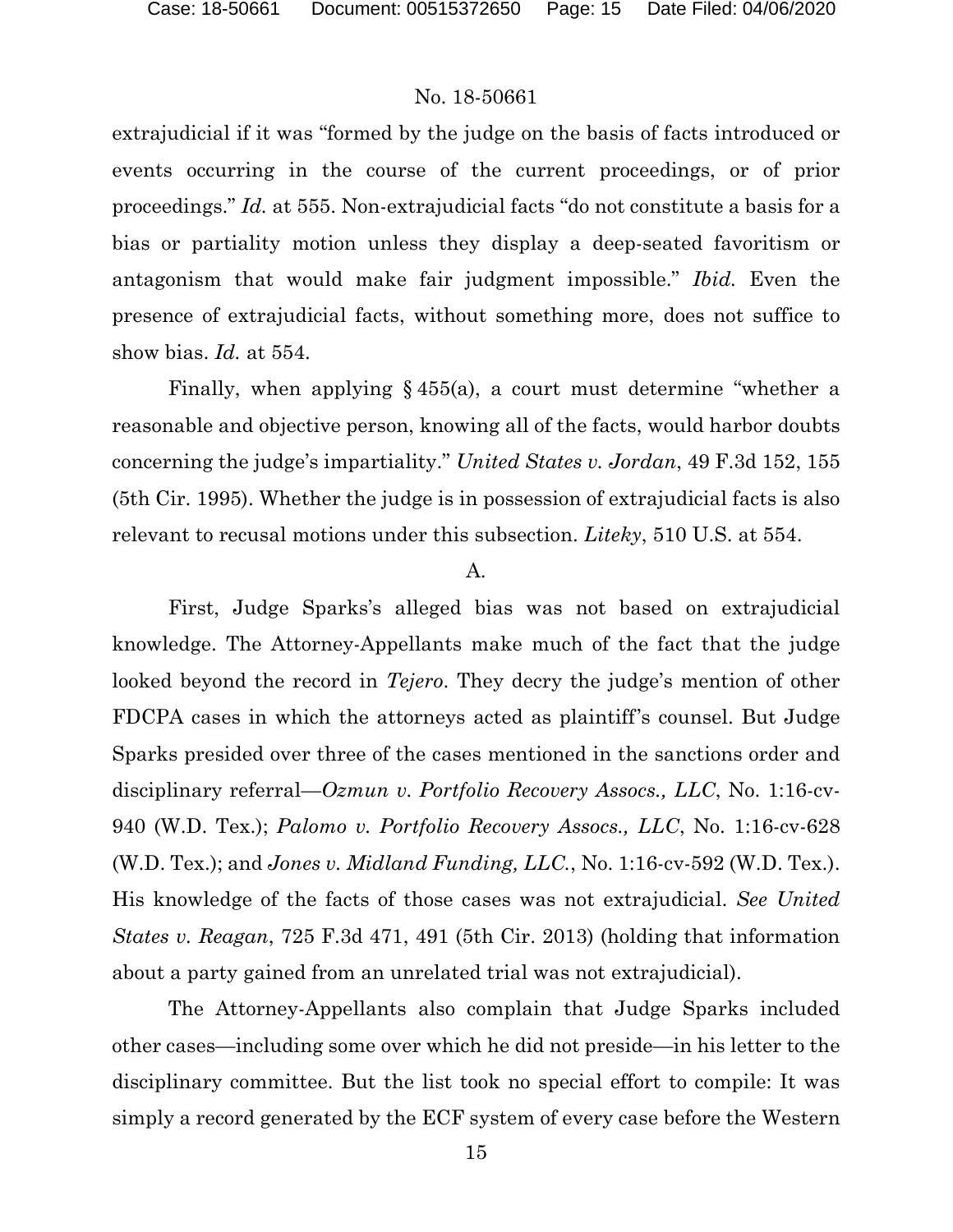District of Texas in which Tejero attorney Ms. Chatman had entered an appearance. And it is evident from the "-SS" suffix to the case numbers that Judge Sparks was assigned to half of them. Again, information about those cases is not extrajudicial. As for the other half, because Judge Sparks's method of compiling the list of cases was evenhanded and well within the normal dayto-day activities of a judge presiding over a similar case, we do not think their inclusion in the list to be problematic. *See ibid.* ("[F]acts learned by a judge in his or her judicial capacity regarding the parties before the court cannot be the basis for disqualification." (quotation omitted)).

The Attorney-Appellants' gripe is not just that Judge Sparks listed these cases, but that he appears to have reviewed the docket of each case (including cases over which he did not preside) to determine whether they were brought under the FDCPA with a similar dispute letter. For that, the Attorney-Appellants have only themselves to blame. In their request for fees, Tejero's attorneys identified a number of other FDCPA cases in which they had participated. The attorneys provided the case names in the hope that the judge would review those cases and conclude that the lawyers' experience justified their billing rates. Judge Sparks did just that—he reviewed the dockets of the Attorney-Appellants' FDCPA cases. Evidently, they do not like what he found. But that does not give the Attorney-Appellants grounds to allege bias.

#### B.

Given that Judge Sparks did not possess extrajudicial knowledge of Tejero or his attorneys, Tejero bears the burden of showing that the judge "display[ed] a deep-seated favoritism or antagonism that would make fair judgment impossible." *Liteky*, 510 U.S. at 555. The judge did not. Judge Sparks's categorization of Tejero's claims as part of a "scheme" certainly reveals a degree of distaste towards the attorneys and their frequent resort to claims premised on statutory damages. But "expressions of impatience,